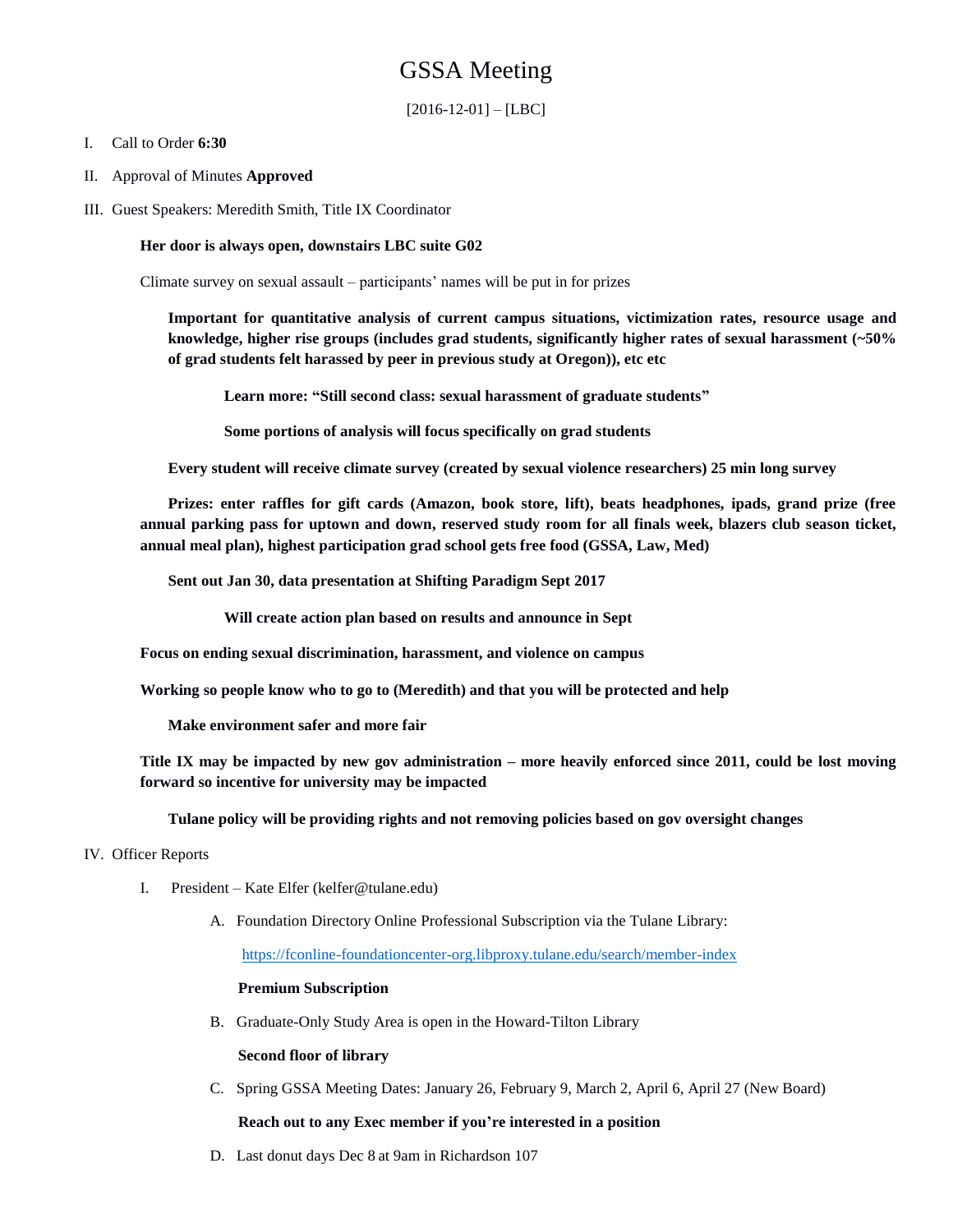E. GSSA Faculty Awards – first call for nominations (one from SSE, one from SLA) will be sent out next week. Committee members needed.

## **Cannot win award twice – list of winners available online**

**Committee members can pitch for the person they want!**

### **Likely convene in early February**

F. Tell constituents to confirm (not just registered) they are registered full time on Jan 4th and Jan 11th (email will be sent)

## **Through Gibson**

#### **Need to check on both days to make sure you don't get kicked out of enrollment**

#### **Prevents taxes being taken out or paychecks being missed**

- G. Travel Award Requests Due December 15<sup>th</sup>
	- II. Travel Award Review following the meeting
	- III. **SSE and SLA deans awards available, some departments offer funding, some professors, volunteer discounts**
- III. Vice President Sam Lantz (slantz@tulane.edu)
	- A. Trivia. (\$3000) February 16, March 23, April 20. (No Jan trivia)
	- B. Rock 'N Bowl. (\$3500) February 8th

#### **There will be music, RSVP for 150 people**

C. Crawfish Boil. (\$15,000). Mr Mudbug. April 21. (April 22 is Crawfest, but April 14 is Easter break)

**2000 lb crawfish, 175lb of boiled potatos, 100lbs boiled sausage, 25 cases soda and water, 6 kegs beer**

## **Motion to approve all funding event: 1 abstention, 38 approve, motion passes**

#### IV. Treasurer – Paolo Suating

- A. **Office hours will be held until the 17th at SOC Mondays 1-3**
- B. Event Requests

| <b>Department</b> | <b>Event Title</b>                         | Date           | <b>Amount</b><br><b>Requested</b> |
|-------------------|--------------------------------------------|----------------|-----------------------------------|
| <b>CELL</b>       | ATCG 1 <sup>st</sup> Semester Meeting      | 02/Feb/2017    | \$180.00                          |
| <b>ECON</b>       | <b>Monthly Meeting</b>                     | $27$ /Jan/2017 | \$120.00                          |
| <b>ECON</b>       | <b>Monthly Meeting</b>                     | 24/Feb/2017    | \$120.00                          |
| <b>ECON</b>       | <b>Monthly Meeting</b>                     | 17/Mar/2017    | \$120.00                          |
| <b>EENS</b>       | <b>ESGA Monthly Meeting</b>                | 07/Dec/2016    | \$175.00                          |
| <b>LAST</b>       | LAGO Conference Pachanga                   | 28/Jan/2017    | \$250.00                          |
| <b>CHEM</b>       | End-of-Semester Celebration<br>09/Dec/2016 |                | \$750.00                          |
|                   |                                            | <b>Total:</b>  | \$1715.00                         |

**Motion to approve those below \$250 as a slate: 0 oppose/abstain, 39 approve - motion approved**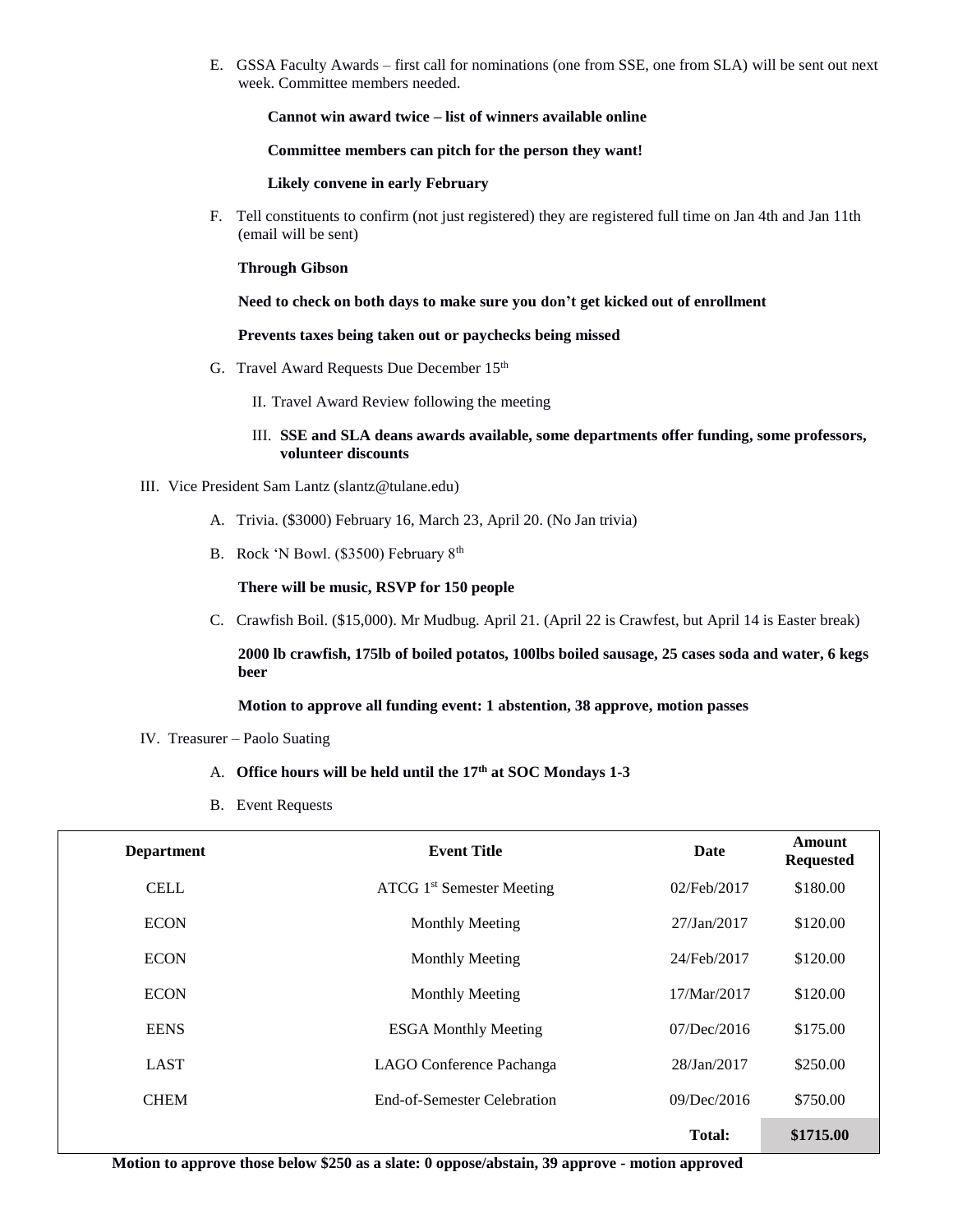# CHEM Line Listing

|                |                                                                          | Unit         |                       |
|----------------|--------------------------------------------------------------------------|--------------|-----------------------|
| Quantity       | Description                                                              | Price        | <b>Extended Price</b> |
| $\overline{c}$ | Alfredo full pan                                                         | 75           | 150                   |
| 2              | Grilled Chicken marsala                                                  | 100          | <b>200</b>            |
| 2              | Savoury Cheesecake crabmeat and brie 9 inch                              | 85           | 170                   |
| 3              | Caesar salad                                                             | 50           | 150                   |
| $\bf{I}$       | Non-chocolate lover tray                                                 | 25           | 25                    |
|                | Just enough sweet tray                                                   |              | 25                    |
| 2              | Petite pastries (mini cheesecake and brownies)                           | 30           | 60                    |
|                |                                                                          |              |                       |
|                |                                                                          | <b>Total</b> | 780                   |
|                | Note: Total cost exceeds the requested amount; department will pay extra |              |                       |

# **Motion to approve: 0 oppose/abstain, 39 approve, motion passes**

|                   | C. Speaker Requests             |             |            |          |         |          |  |  |
|-------------------|---------------------------------|-------------|------------|----------|---------|----------|--|--|
| <b>Department</b> | <b>Speaker</b>                  | Date        | Honorarium | Travel   | Lodging | Total    |  |  |
| ANTH              | <b>Benjamin</b><br>Collins, PhD | 24/Feb/2017 | \$200.00   | \$500.00 | \$85.00 | \$785.00 |  |  |

# **Motion to fund: 0 oppose/abstain, 39 approve – motion passes**

- V. Secretary Lydia Crawford (lcrawfo2@tulane.edu)
	- A. Out of town for Jan meeting

# **Sarah Khalil will cover**

## IV. New Business

## A. **You are now on the listserv. If anyone replaces you, make sure they get on the listserv**

B. Shuttles and Transportation: GAPSA, Student Affairs and Shuttles and Transportation will discuss possible solutions to current issues this Spring.

Email Kate Elfer (kelfer@tulane.edu) with any standing complaints.

Specific complaints can be sent to via the Tulane Concerns Form or directly to Shuttles and Transportation.

- C. Switching Travel from PHP database to using google docs
- D. Graduate student reorientation

# **Comments:**

**Continue to have reorientation with speakers from healthcare, Title IX, financial aid, wellness, library, EEO**

**Change date from before beginning of semester to during semester\*\*\***

**Having everything together could be too intimidating/too much commitment**

**Itinerary could benefit deciding whether to go**

**Smaller room**